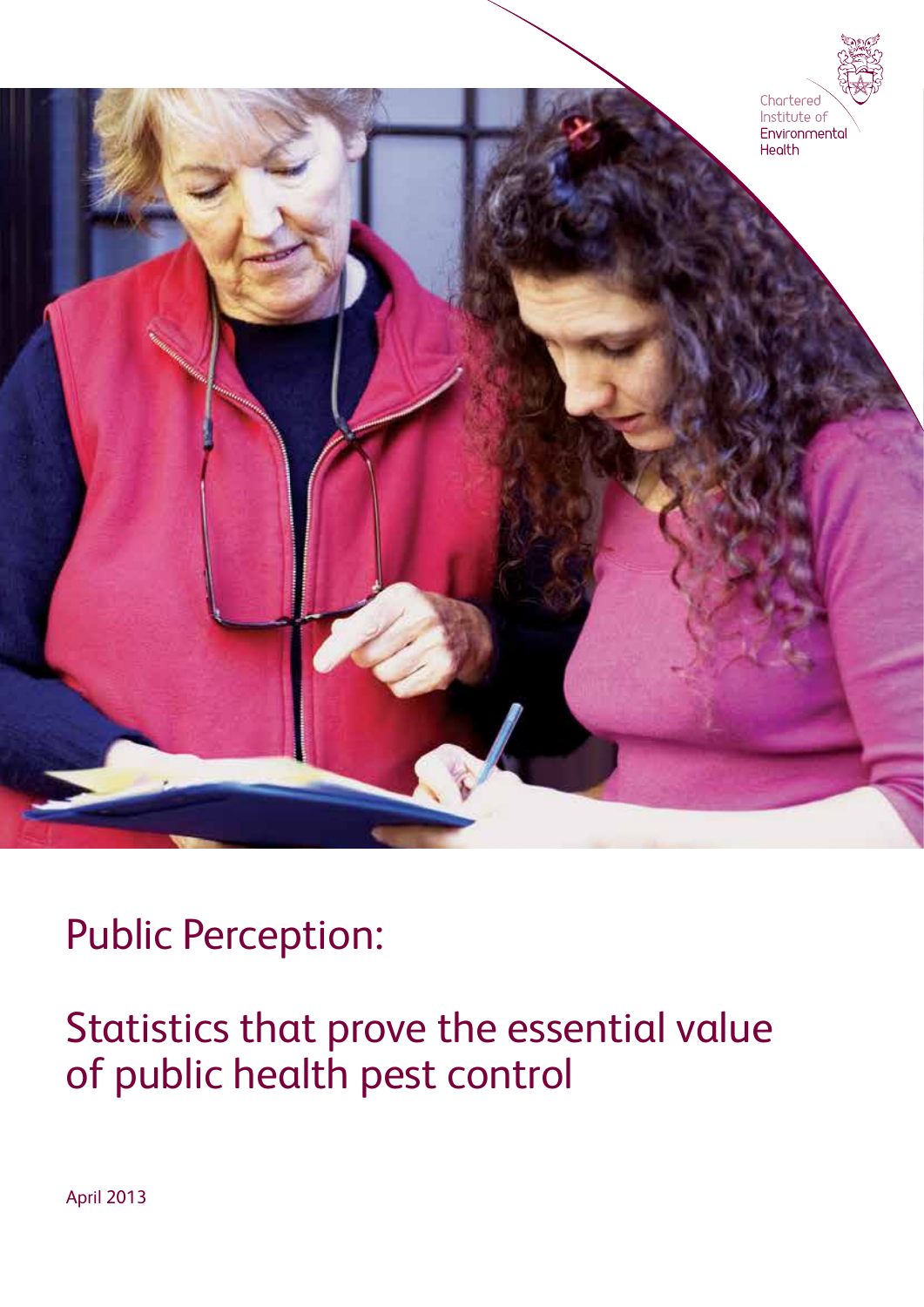# Contents:

In publishing this survey. CIEH is not entering into the debate on whether local authority pest control services should be kept in-house, charged for, or out-sourced. It does not matter whether the operators work for the council or a private contractor, provided that they are properly trained and competent.

It is, however, concerned that when out-sourcing takes place, the local authority loses the professional expertise needed to promote and protect public health and well-being. Treatments become merely re-active and, in many cases, only provide a short-term solution. This leads to greater costs later.

If the results required under Marmot 2010 and the recommendations from the World Health Organization are to be achieved, it is essential that the local authority retains the expertise required to recognise and understand the health and economic problems pests will cause in their district and to propose and organise pro-active programmes to deal with them.

They must also be able to assess, at the tender stage, the competence of any private contractors employed and to monitor that any work is correctly carried out.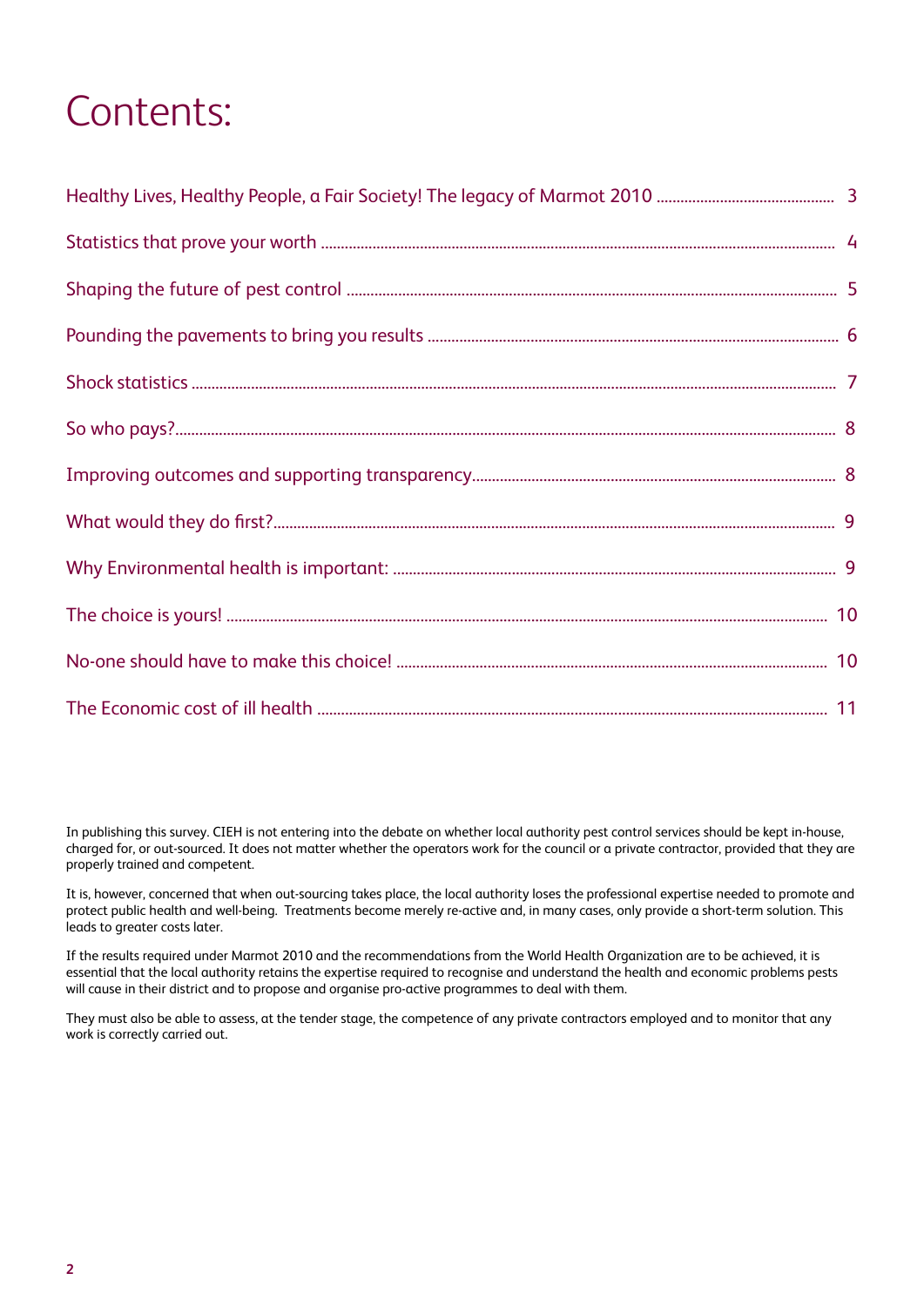# Healthy Lives, Healthy People, a Fair Society! The legacy of Marmot 2010



The challenges raised by Marmot 2010, established the Public Health England Framework., a new approach to public health protection that reaches out to local communities.

A commitment to a reformed, more streamline approach to public health systems will need to focus on:

#### **Local authorities taking new responsibilities for public health.**

Giving **this** role to local government opens new opportunities for community engagement and to develop holistic solutions to health and wellbeing

#### **Local authorities be supported by a new integrated public health service**

Delivering improved outcomes in health and wellbeing and protect the population from threats to health.

### **A stronger focus on the outcomes (highlighted in the marmot review),**

These outcomes will require the collective efforts of all parts of the public health system, from national to local levels, and across public services and wider society.

#### **Public health has a clear priority,**

Public health needs to be seen as a core part of business across Government and is supported with the resources to ensure the focus on public health interventions is maintained; and

#### **A commitment to reduce health inequalities:**

is a priority for all parts of the public health system, drawing on the Marmot review to address the wider determinants of health.

- "Inequalities in health arise because of inequalities in society in the conditions in which people are born, grow, live, work, and age. So close is the link between particular social and economic features of society and the distribution of health among the population, that the magnitude of health inequalities is a good marker of progress towards creating a fairer society. Taking action to reduce inequalities in health does not require a separate health agenda, but action across the whole of society."
- Even backed by the best evidence and with the most carefully designed and well resourced interventions, national policies will not reduce inequalities if local delivery systems cannot deliver them. The recommendations we make depend both on local partnerships and on national cross-cutting government policies.
- Communities are important for physical and mental health and well-being. The physical and social characteristics of communities, and the degree to which they enable and promote healthy behaviours, all make a contribution to social inequalities in health. However, there is a clear social gradient in 'healthy' community characteristics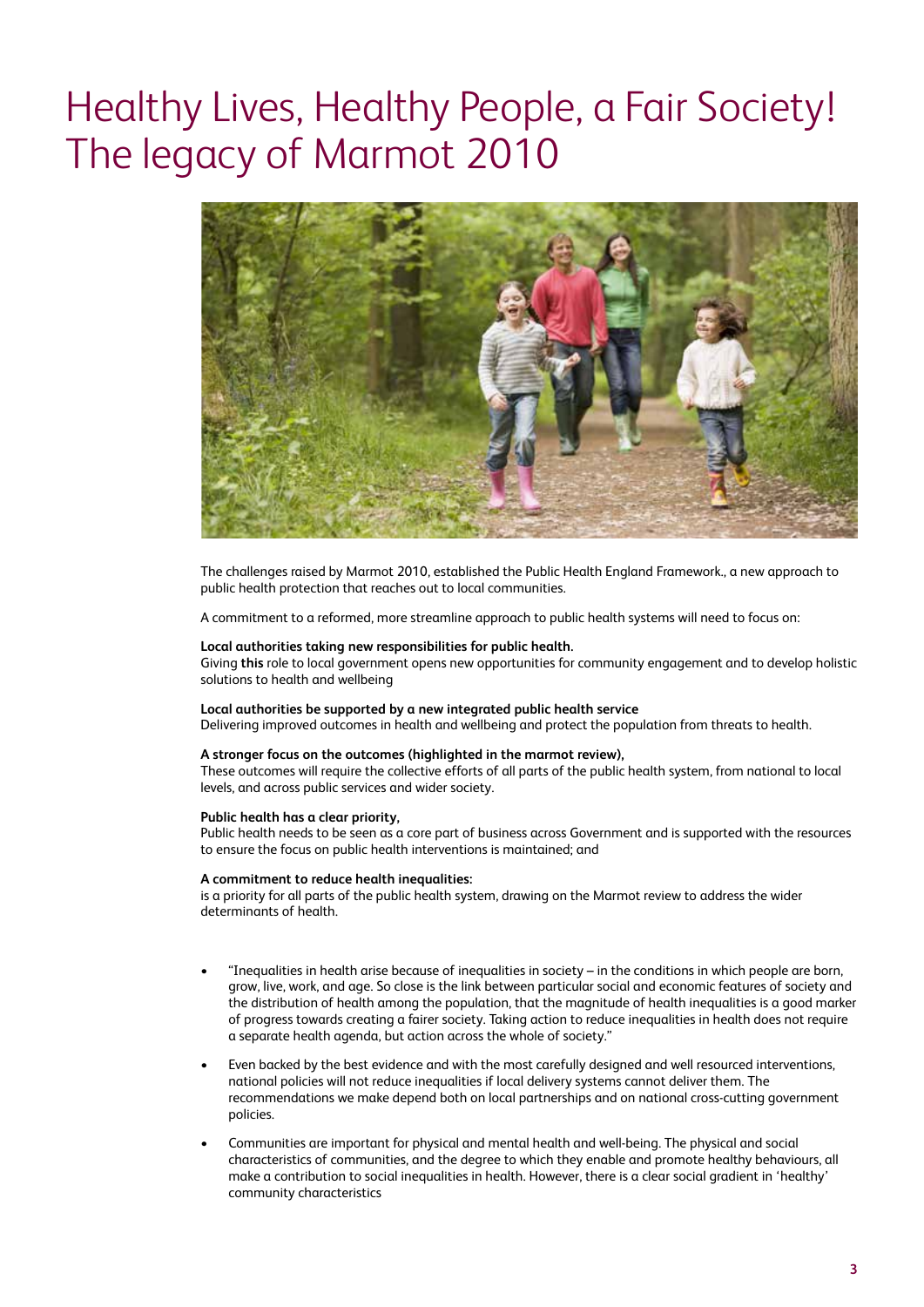

### Statistics that prove your worth

The Comprehensive Spending review (CSR) has led to budget cuts which are expected to last until 2018. As a result, many local authorities are introducing charges for pest control as a means of being able to maintain their service in-house. Others have elected to significantly reduce, out-source or disband their existing in-house pest control service.

The control of urban pests has always been a core element of environmental health. However, even though local authorities have a legal obligation to keep their district free from rats and mice under the Prevention of Damage by Pests Act 1949 (PDPA 1949), there is no statutory duty placed on them to provide the pest control services themselves.

While in the short term savings might be achieved by charging, reducing the pests covered, out-sourcing or disbanding in-house pest management services altogether, the longer term outcome is likely to be a reduction in the reporting and control of pest issues, which will allow pest numbers to increase.

As the World Health Organization has shown, pests spread disease and cause unhealthy living conditions, leading to degraded environments. This has a serious effect on the life and economic well-being of a community. The recent changes in the structure of the provision of pest control services will be putting the health and well-being of local communities at risk.

#### **There is no substitute for local knowledge**

The changes and the reduction in local authority inhouse pest control services will lead to a loss of expert local knowledge within the authority.

Pest control technicians have a wealth of knowledge and experience that can assess the importance of monitoring and identifying pests and are aware of how to prevent pest-related problems in their communities. Without local authority involvement, there will be no pro-active control of pest issues in common areas. This is why a loss of service will lead to an increased risk to the public's health and wellbeing.

Integrated Pest Management (IPM) provides a joined up approach to pest control and beyond. It provides long term interventions that are effective, economical and work on behalf of the whole community while minimising the effects on non-target species. Outsourcing and simple enforcement encourage shortterm measures rather than longer term solutions.

*Successful outcome-driven IPM programmes emphasize how to manage the problem and, at the same time, reduce the amount and frequency of pesticide applications by using a number of other available interventions.*

*However, these interventions will only be effective if the expertise and knowledge needed to organise pro-active treatments continues to be available at a local level.*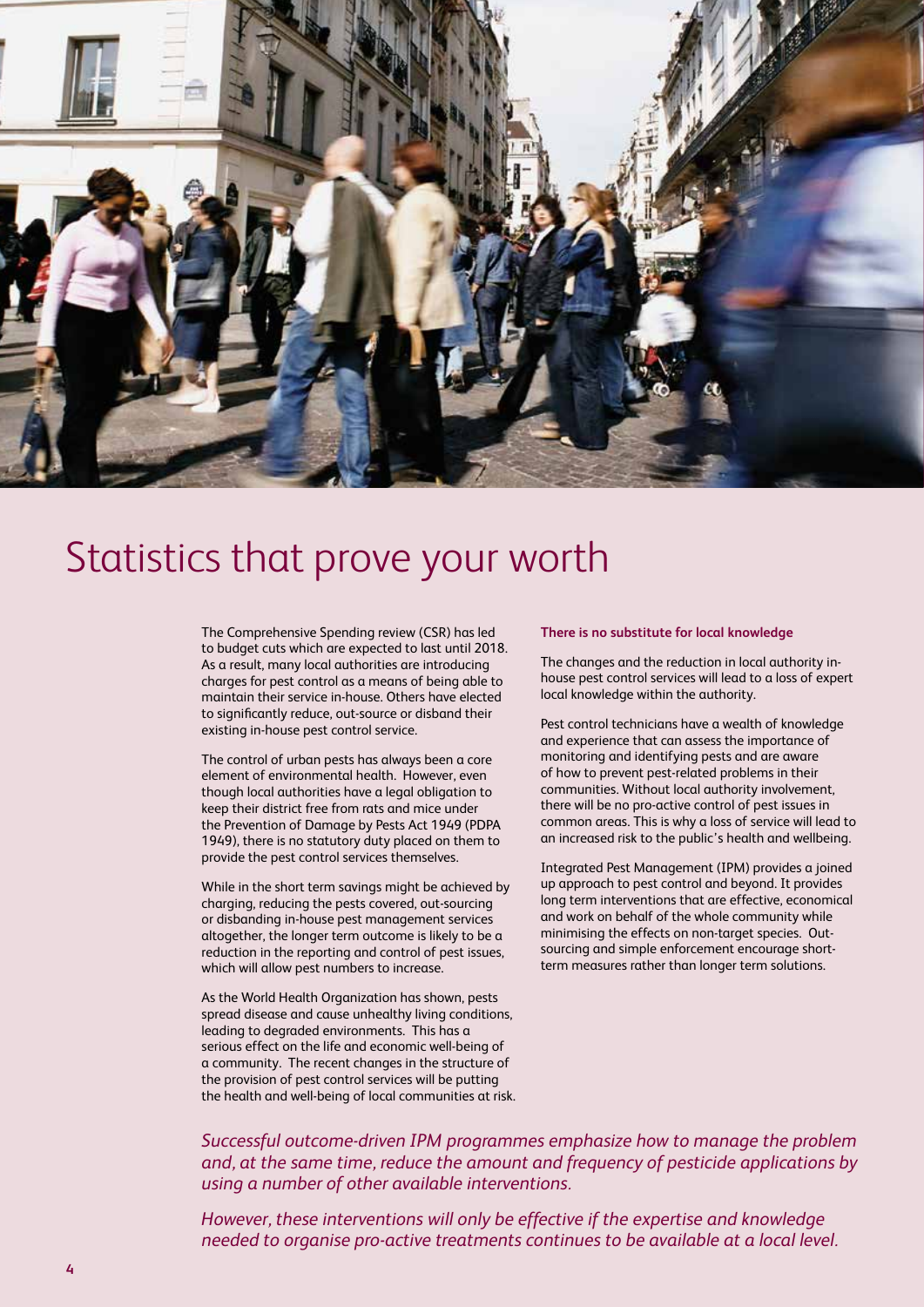# Shaping the future of pest control

To assess how local residents view the provision of pest control services the National Pest Advisory Panel (NPAP) of the Chartered Institute of Environmental Health (CIEH) carried out a survey of 12 major local authorities in the north, the midlands and the south-west of England. The results make interesting reading.

> This survey has shown that the public's expectations of their local authority pest management services remain high; however, many local authorities are struggling to maintain their statutory functions with Pest Liaison Groups (PLG) across the country reporting pest management services being cut.

> The public seem to be unaware of the reductions in pest management services that are taking place. This means those who are most vulnerable, or least able to deal with pests, may suffer.

> Over the years, the pro-active approach to pest management has helped to provide a pest-free environment. However, the move towards a re-active service is not part of the bigger environmental health picture. Now pest infestations have the potential to increase, thus resulting in a greater risk to public health from pest-borne diseases.

Even in modern societies of the world, pest/vectorborne diseases are a continual threat to public health and every effort should be made to prevent them from degrading the communities in which we live.

"Urban environments are complex systems that challenge those professionals responsible for the control of vector-borne diseases"

"Cost, understanding the needs of the people being served, regulatory restrictions and emergencies have been identified as barriers to implementing IPM programmes"

A well trained public health force, which retains the specialist local knowledge needed to conduct or supervise pro-active pest management is essential.

In addition, information should be developed for the general public which explains the simple steps they can take to assist in keeping their community pestfree.

The World Health Organization definition of health is 'a state of complete physical, mental and social well-being and not merely the absence of disease or infirmity.'

### According to research by the World Health Organization, living in a pest infested environment can result in poor health

- Poor health results in lost working days, dependency on benefits, higher use of scarce medical resources and an inability to contribute to the economic health and wealth of the community
- Pest problems are increasing as a result of the effects of climate change and the increased movement of goods, animals and people
- The majority of emerging diseases are expected to be zoonotic based
- The threats from pests will accelerate unless there is a strategy in place to deal with their impact on the health of the general public and the environment.

Fundamentally we need to fight to keep pest control services to protect public health and well-being.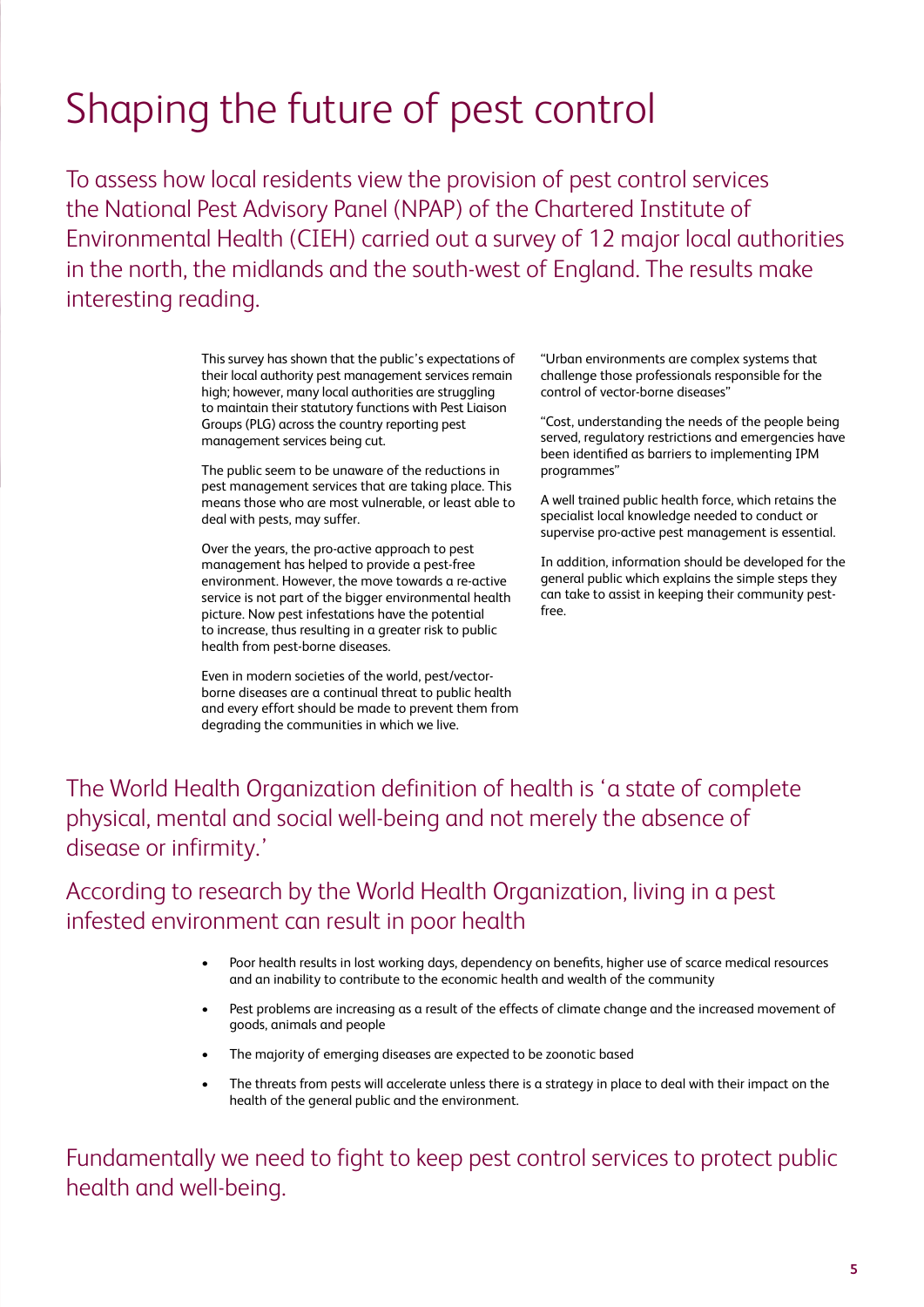# Pounding the pavements to bring you results

Research was carried out in order to gauge an understanding of public health perception of pest control and pest control services.

Visits were made to the 10 local authorities within Greater Manchester and to Birmingham and Bristol.

The table shows an even distribution between the sample areas.

| <b>Location</b> | <b>Number of Sample</b> |
|-----------------|-------------------------|
| Birmingham      | 66                      |
| <b>Bristol</b>  | 64                      |
| <b>Bolton</b>   | 50                      |
| Tameside        | 50                      |
| Stockport       | 50                      |
| Manchester      | 50                      |
| Wigan           | 44                      |
| Rochdale        | 44                      |
| Oldham          | 41                      |
| <b>Bury</b>     | 39                      |
| <b>Trafford</b> | 39                      |
| Salford         | 37                      |
| Total           | 574                     |

Research was carried out in order to gauge an understanding of the public's perception of pest control and pest control services in their communities.

As explained in the World Health Organisations; Public health significance of urban pests, book:

"Public health and pest management organisations use a science based, outcome driven, decision making process to identify and reduce pests"

"The most up to date technologies and practices should be available so that public health practitioners and pest control professionals are able to respond to and control pests in an ever changing environment"

For this reason the decision was made to pound the pavements, and find out what the public think. This would then provide local authorities with the science based evidence needed to drive their outcome-based decision making processes.

The first steps towards the future of public health protection: You make the difference!

- 86% of respondents believe their pest control department is an important part of public health protection in their area.
- 64% of respondents put the responsibility of a pest free environment on their local authority
- • **44% of respondents believe it to be their local authority that should pay for an**  infestation to be dealt with.
- 50% of respondents would look to their council first for information on rodents
- 51% of respondents would look to their council first for information on insects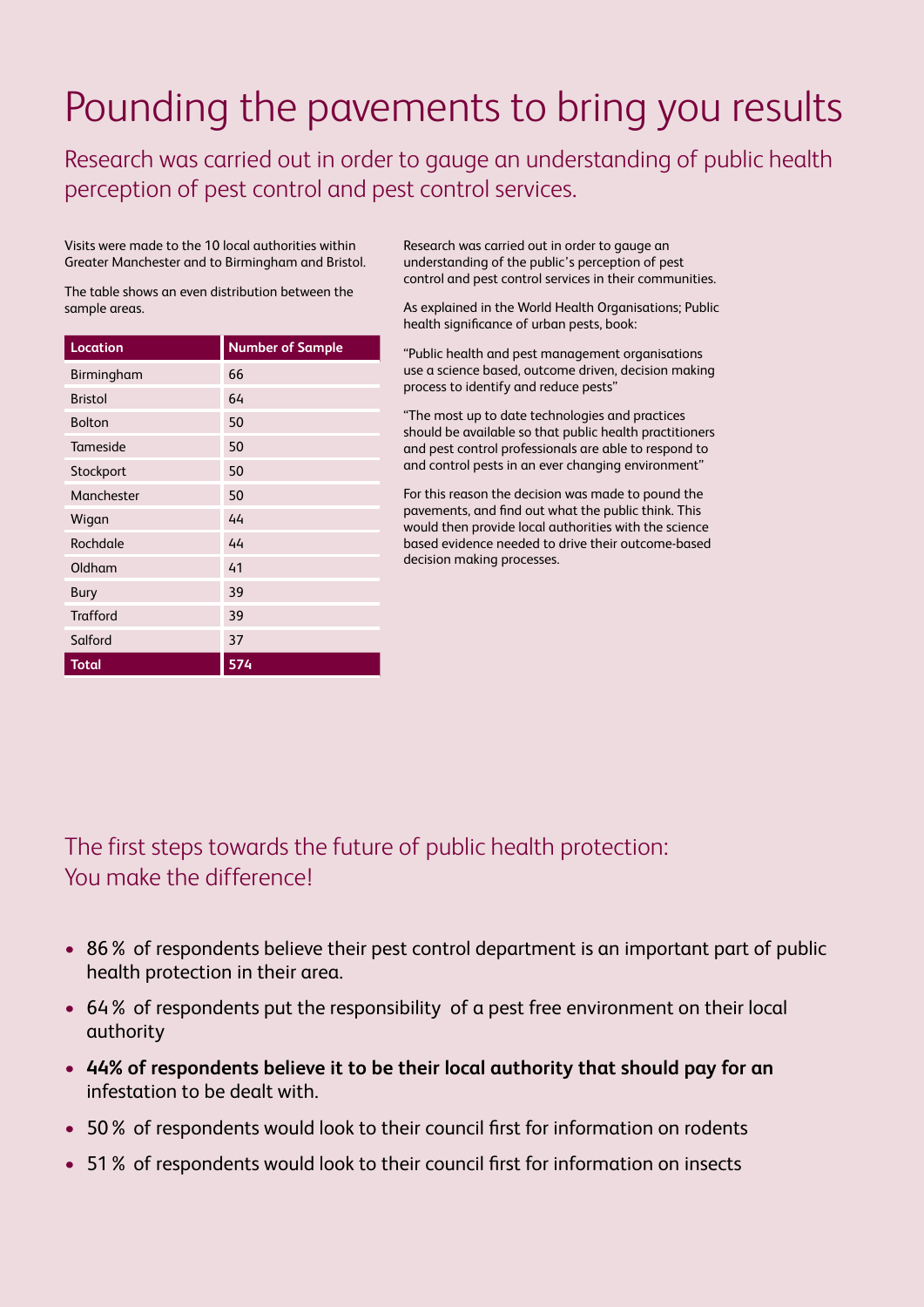## Shock statistics

The role of local authority pest control services are fundamental in monitoring emerging issues and ensuring that control measures are in place to protect public health. However, the actions necessary to protect public health from pests will not happen if authorities no longer provide a pest control service.

**Do you believe the pest control department of your Local Authority is an important part of public health protection in your area?**



*86% of the sample believes that their pest control department is an important part of public health protection in their area.*

### **Supporting the WHO statement:**

"Pest infestations are not respectors of boundaries, control of pests need a sustainable approach which is based not only on a professional level of expertise, but on good working knowledge of a problem in our towns and cities."

**Who do you think is responsible for making sure we don't have pests?**



*64% of the sample put the responsibility of a pest-free environment on their local authorities.*

As part of the PDPA 1949 this is to a certain extent an accurate assumption.

However, services that were once seen to be pro-active have shifted towards being more re-active, resulting in the potential, that pest populations could increase.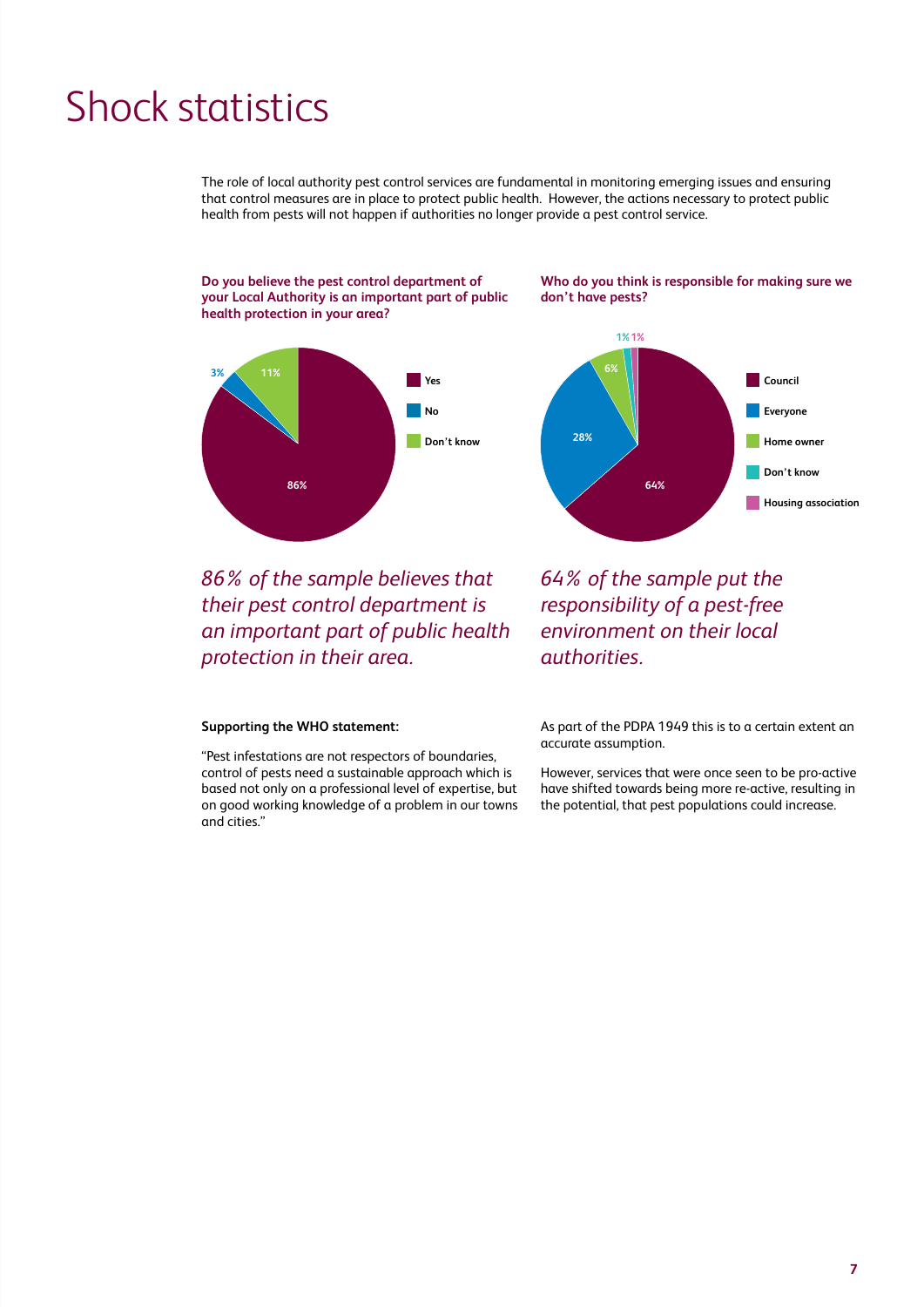# So who pays?

### **Who do you think should pay for an infestation to be dealt with?**



 *44% believe the council should pay for the infestation to be dealt with.*

38% stated, "The person at fault or to blame" should be responsible for the treatment being carried out.

The threats from pests will accelerate unless there are strategies in place to deal with their impact.

**What would be the maximum they would be willing to pay for rodent and insect treatments?**



*34% of the sample was NOT willing to pay for the treatment of rodents, with 25% of the sample NOT willing to pay for insects.*

55% (316 people questioned) owned their own homes, with 45% (258 people questioned) privately renting or renting from an authority or housing association.

Charging for a service may not be the big issue that needs to be dealt with but more the fact that a pest control service is expected to be provided by their local authority.

## Improving outcomes and supporting transparency (public health framework 2013-2016)

- There are many factors that influence public health over the course of a lifetime. They all need to be understood and acted upon. Integrating public health into local government will allow that to happen – services will be planned and delivered in the context of the broader social determinants of health
- Public health England has been established as an integrated public health delivery body aiming to Streamline public health that is currently distributed across a wide range of health organisations and prioritising public health within central government
- Local authorities are ideally placed to maximise these opportunities and develop holistic approaches to improve health and wellbeing, embracing the full range of local services for which they are responsible.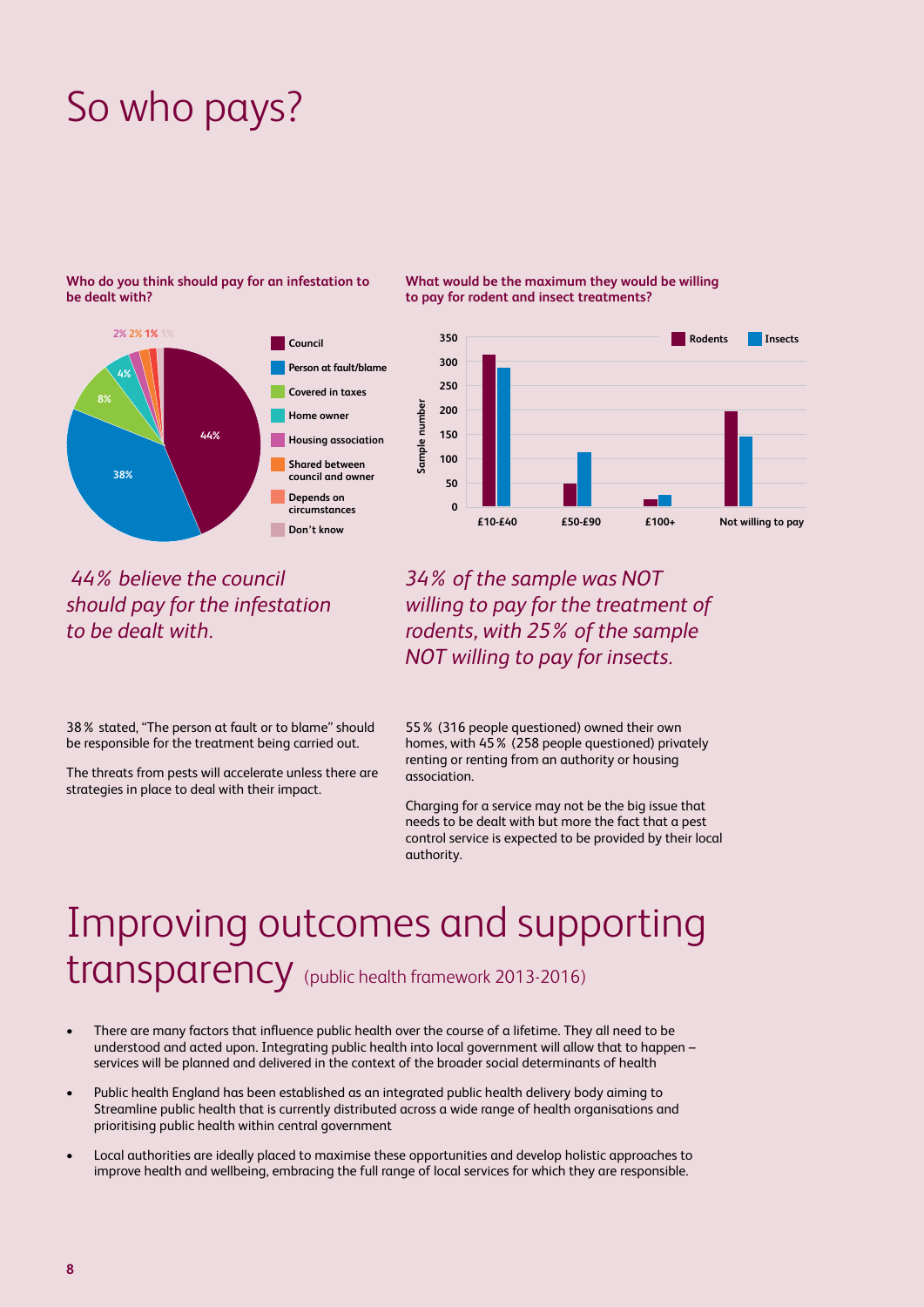# What would they do first?

**If you discovered in infestation of rodents/insects in your property, where would you look to find out more information on them?**



The public perception questionnaire found that:

**The local authorities remain the primary source of expertise for finding out how to deal with pests.** 

- 50% of the sample stated they would contact their council for information on rodents
- 51% advised they would contact their council before the internet for information on insects These results alone fundamentally support the need for a pest control service to be retained inhouse, providing the public with vital knowledge, information and service they expect, and keeping their communities pest-free.

### Why Environmental health is important:

Maintaining a healthy environment is central to increasing quality of life and years of healthy life. Globally, nearly 25 percent of all deaths and the total disease burden can be attributed to environmental factors. Environmental factors are diverse and far reaching. Including:

- Exposure to hazardous substances in the air, water, soil, and food
- Natural and technological disasters
- Physical hazards
- Nutritional deficiencies

Poor environmental quality has its greatest impact on people whose health status is already at risk. Therefore, **environmental health must address the societal and environmental factors that increase the likelihood of exposure and disease.**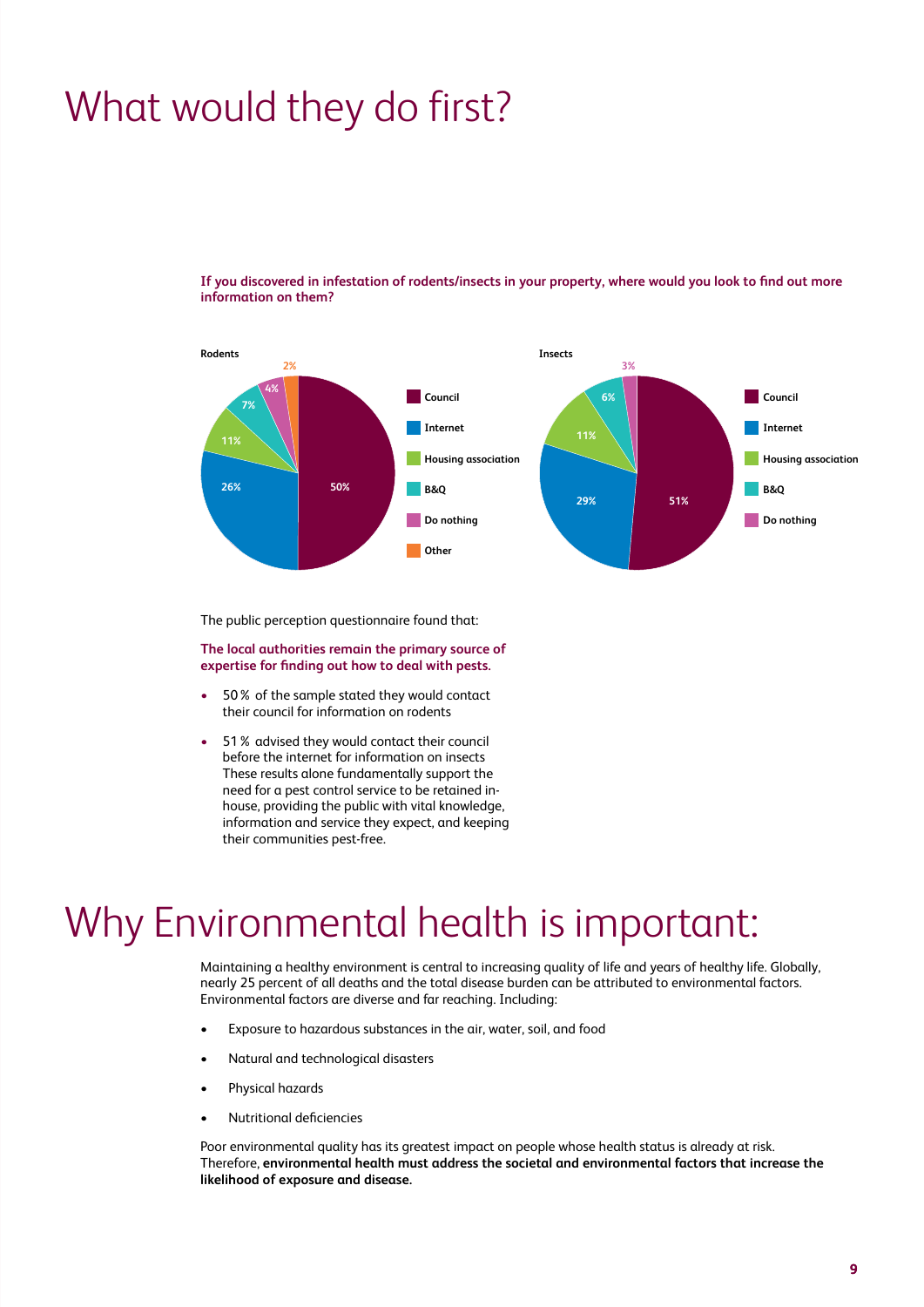# The choice is yours!

#### **Which would you...**

**...least like to have in your home? ...be prepared to put up with in your home?**





### *57% of respondents would least like to have Insects in their home*

### *38% of respondnts would least like to have rodents.*

*86% of respondents stated they would be prepared to put up with rodents.*

It may appear surprising that 86% of the sample said they would be prepared to put up with rodents in their homes. However this probably indicates that when respondents are faced with having to pay for a charged service, either from their local authority or a commercial company, they may instead decide to continue living with the rodent infestation. This would significantly increase their risk of being exposed to poor health and wellbeing.

Historically, the relationship between rodents and ill health goes hand in hand. It is believed that "fear and loathing of commensal rodents is embedded in many cultures" primarily for rats, in relation to their association with the plague. These results indicate a possible shift in the culture previously recognised.

The question is…Should this be a decision that they have to make?

## No-one should have to make this choice!

### **Health For All:**

It should be a matter of policy and principle that everybody be entitled to enjoy a healthy and satisfying life in a pest-free environment.

If present and future generations are to enjoy a healthy life, we need to identify the range of problems which face us and address them before they become unmanageable. One of these problems is the health impact of urban pests.

We need to ensure the highest possible standards in the work and training of environmental health practitioners and the relationship and communication they have with their in-house pest controllers and private company.

and need to recognise that reducing health inequalities needs continual prevention to overcome pests in the environment.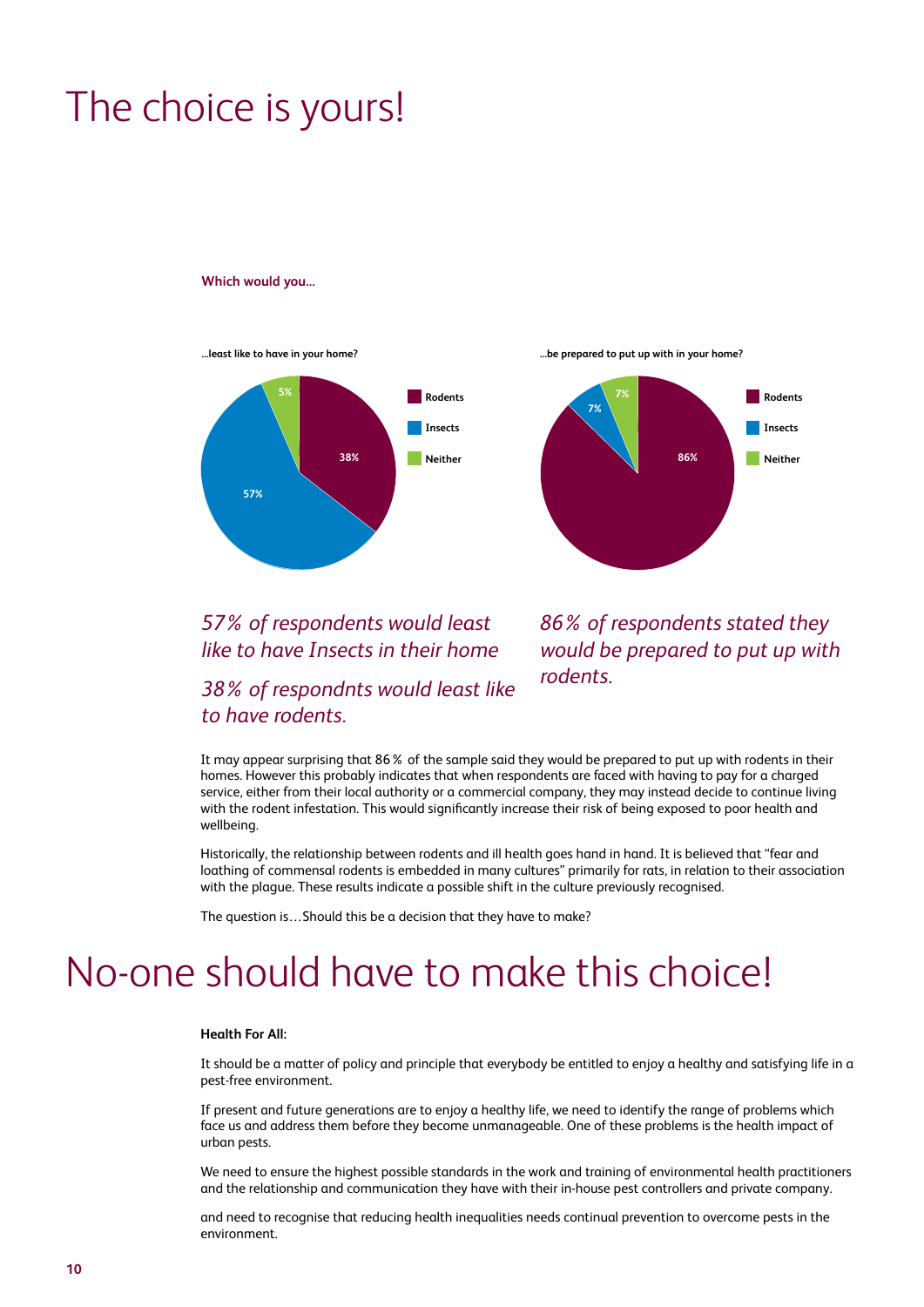